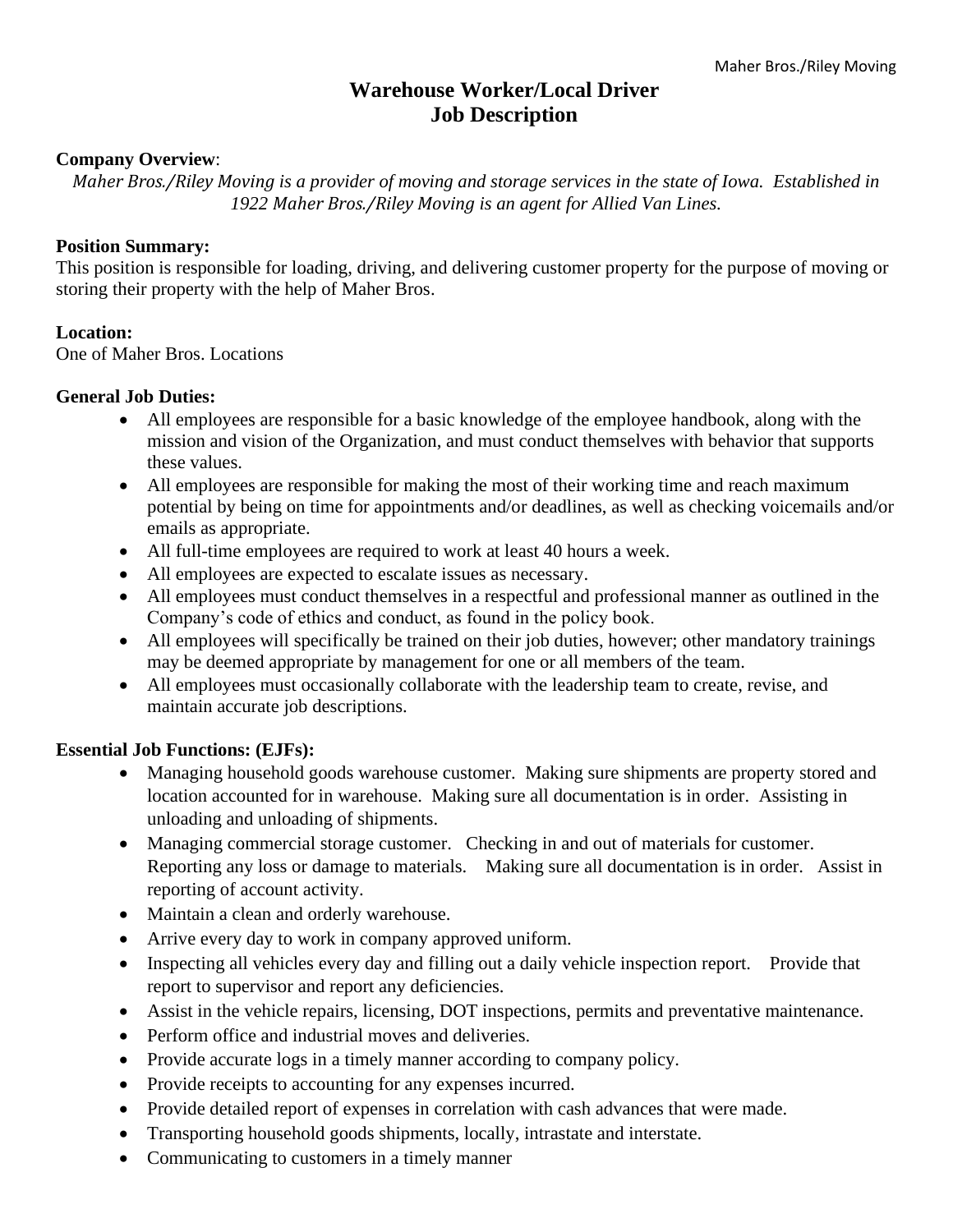- Communication with company associates in a timely and a professional manner.
- Adhere to Maher Bros. safety policies.
- Adhere to Allied/North American safety policies.
- Follow all rules regarding CSA and overall DOT compliance.
- Submit drug and alcohol testing. Pre-employment, re-qualification and random test.
- Maintain a valid CDL
- Maintain an valid medical card.
- Perform moves in a manner to prevent damage claims from customers
- Maintain high quality standards by adhering to Maher and Sirva quality guidelines and scores.
- Provide overall customer satisfaction.
- Maintain forklift certification.
- Other duties as assigned.

## **Cross Training Requirements:**

• This position is responsible for willingly cross training with all Driver and Helper peers to the point of covering all basic responsibilities in the case of their absence.

## **Position Requirements:**

The requirements listed below are representative of the knowledge skills and abilities required. Employees who do not possess the requirements for a job at the time of hire will not be considered for the position. Reasonable accommodations may be made to enable individuals with disabilities to perform the essential functions.

Required Skills and Experience:

- Capable of working independently
- Must be able to complete detailed reports for billing purposes
- Customer service skills

## Education and Credential Requirements:

This position requires a Class A Driver License with airbrakes and two years' experience transporting goods.

Language Requirements: The primary language of the Organization is English. Excellent communication skills, are defined as the ability to:

- Actively listen for total comprehension
- Relay information and/or instruction in a descriptive and understandable fashion in both written and verbal forms

## Mathematical Requirements:

Basic math knowledge is required including addition, subtraction, multiplication, and division skills to the general degree.

#### Reasoning Ability Requirements:

Basic-level reasoning is mandatory in order to meet deadlines and appointments in a timely manner, deliver a high degree of customer service, and manage all Company-required paperwork.

## Physical Requirements: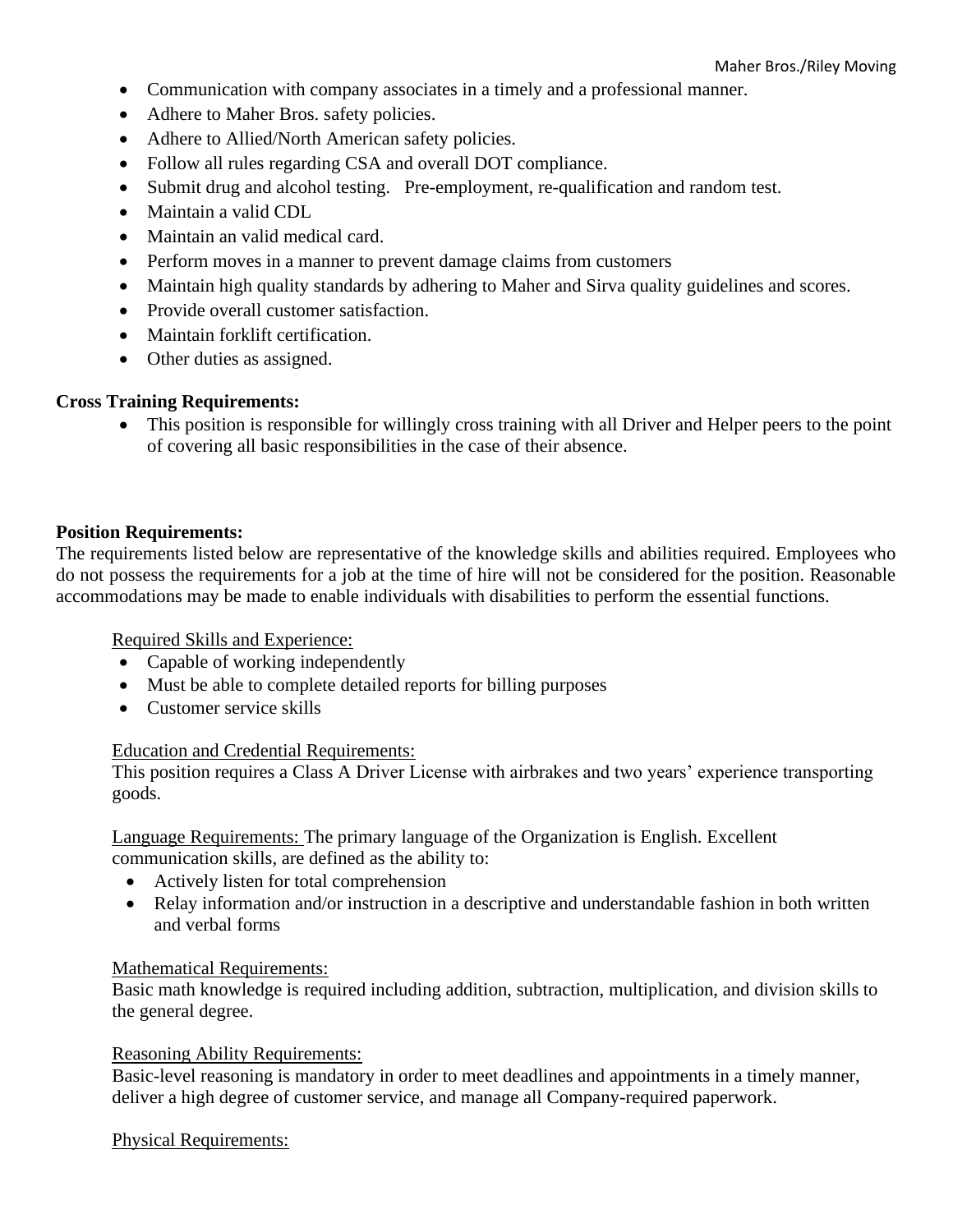The physical demands described here are representative of those that must be met by an employee to successfully perform the essential functions of this job. Reasonable accommodations may be made to enable individuals with disabilities to perform the essential functions.

| A. Activity Level                                                                                                          | <b>Percent of Time</b> |
|----------------------------------------------------------------------------------------------------------------------------|------------------------|
| <b>Sedentary Work:</b><br>Exerting up to 10 lbs. of force occasionally and/or up negligible amount of<br>force frequently. | 30%                    |
| <b>Light Work:</b><br>Exerting up to 20 lbs. of force occasionally and/or 10 lbs. of force frequently.                     | 30%                    |
| <b>Medium Work:</b><br>Exerting up to $20 - 50$ lbs. of force occasionally and/or $10 - 25$ lbs. of force<br>frequently.   | 30%                    |
| <b>Heavy Work:</b><br>Exerting up to $50 - 100$ lbs. of force occasionally and/or $20 - 50$ lbs. of force<br>frequently.   | 10%                    |
| Total:                                                                                                                     | 100%                   |

| <b>Physical Functions of the Position</b>               |                |   |                                                  |                  |                                     |                                                                                                                               |                                                                                                                     |  |
|---------------------------------------------------------|----------------|---|--------------------------------------------------|------------------|-------------------------------------|-------------------------------------------------------------------------------------------------------------------------------|---------------------------------------------------------------------------------------------------------------------|--|
| $C =$ Continuous                                        | $F = Frequent$ |   |                                                  | $O = Occasional$ | $N = Not Applicable$                |                                                                                                                               |                                                                                                                     |  |
| More than 5.5<br>hours<br>$(67-100%)$<br>500 reps/day   |                |   | 2.5 to 5.5 hours<br>(34-66%) 101-500<br>reps/day |                  |                                     | Less than 2.5 hours<br>(1-33%) 1-100 reps/day                                                                                 | Not at all or rarely                                                                                                |  |
| <b>Activity</b>                                         | C              | F | $\mathbf{o}$                                     | N                | <b>Essential</b><br><b>Function</b> |                                                                                                                               | <b>Comments</b>                                                                                                     |  |
| Waist to Floor<br>Lift, 0-50 lbs.                       |                | X |                                                  |                  | <b>Yes</b>                          |                                                                                                                               | Lifting of various equipment/materials/supplies ranging in weight<br>from 0 to 50 lbs. between from floor to waist. |  |
| Waist to Floor<br>Lift, 51-100 lbs.                     |                |   | X                                                |                  | Yes                                 | Lifting of various equipment/materials/supplies ranging in weight<br>from 51-100 lbs. from floor to waist.                    |                                                                                                                     |  |
| <b>Unilateral Waist</b><br>to Floor Lift, 0-<br>25 lbs. |                | X |                                                  |                  | <b>Yes</b>                          | Lifting of various equipment/materials/supplies ranging in weight<br>form 0-25 lbs. from floor to waist.                      |                                                                                                                     |  |
| Horizontal Lift.<br>$0-50$ lbs.                         |                | X |                                                  |                  | <b>Yes</b>                          | Horizontal lifting of various equipment/materials/supplies ranging in<br>weight from 0-50 lbs. at approximately waist height. |                                                                                                                     |  |
| Waist to Crown<br>Lift, 0-50 lbs.                       |                |   | X                                                |                  | Yes                                 | Lifting of various equipment/materials/supplies ranging in weight<br>from 0 to 50 lbs. from waist to crown level.             |                                                                                                                     |  |
| <b>Bilateral Carry,</b><br>$0-50$ lbs.                  |                | X |                                                  |                  | Yes                                 |                                                                                                                               | Carrying of various equipment/materials/supplies ranging in weight<br>from 0 to 50 lbs. approximately 50 feet.      |  |
| <b>Bilateral Carry,</b><br>51-100 lbs.                  |                |   | X                                                |                  | <b>Yes</b>                          | Carrying of various equipment/materials/supplies ranging in weight<br>from 51-100 lbs. approximately 20 feet.                 |                                                                                                                     |  |
| Unilateral Carry,<br>$0-25$ lbs.                        |                | X |                                                  |                  | <b>Yes</b>                          |                                                                                                                               | Carrying of various equipment/ materials/supplies ranging in<br>weight from 0 to 25 lbs. approximately 50 feet.     |  |
| Horizontal<br>Push/Pull, 0-50<br>Ibs. of force          |                | X |                                                  |                  | <b>Yes</b>                          | level surfaces.                                                                                                               | Moving/transporting of various equipment/materials/supplies on                                                      |  |
| Horizontal<br>Push/Pull, 0-100<br>Ibs. of force         |                |   | X                                                |                  | <b>Yes</b>                          |                                                                                                                               | Moving/transporting of various equipment/materials/supplies on<br>uneven surfaces and/or up/down stairs.            |  |
| Vertical Pull, 0-<br>100 lbs. of force                  |                |   | X                                                |                  | <b>Yes</b>                          | up/down stairs.                                                                                                               | Moving/transporting of various equipment/materials/supplies                                                         |  |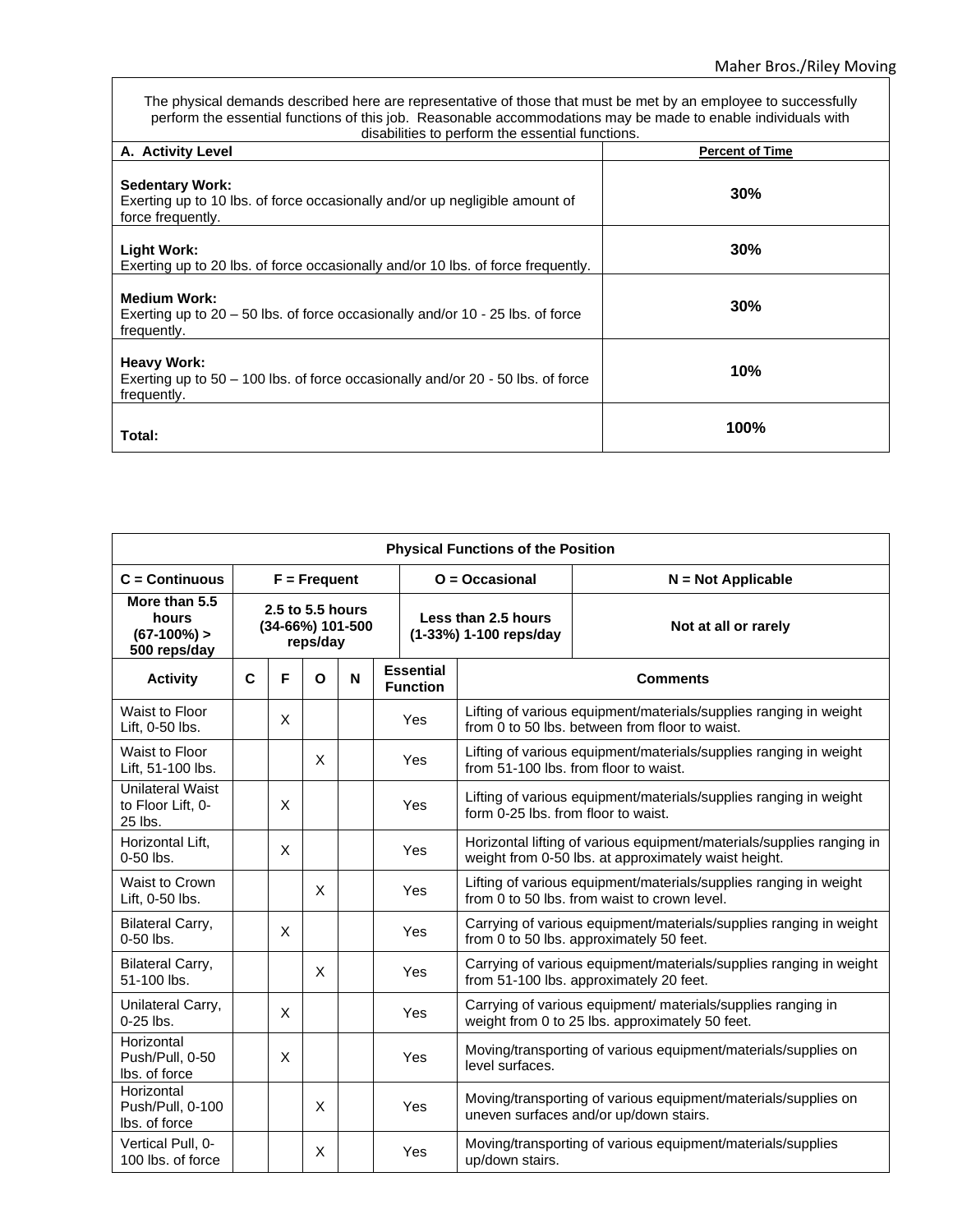Maher Bros./Riley Moving

| <b>Reach Below</b><br>Shoulder                                   |   | X |   |   | Yes | Reach heights at or below shoulder level to retrieve/maneuver<br>various equipment/materials/supplies.                                                              |
|------------------------------------------------------------------|---|---|---|---|-----|---------------------------------------------------------------------------------------------------------------------------------------------------------------------|
| Reach at or<br>Above Shoulder                                    |   |   | X |   | Yes | Reach heights between at or above shoulder level up to<br>approximately 72 inches to retrieve/maneuver various<br>equipment/materials/supplies.                     |
| <b>Elevated Work</b>                                             |   |   | X |   | Yes | Elevated overhead work for up to 120 seconds while completing<br>various work related activities.                                                                   |
| Stooping                                                         |   |   | X |   | Yes | Sustained forward flexion of the trunk required for less than 120<br>seconds while completing various work related activities.                                      |
| Bending                                                          |   | X |   |   | Yes | Repetitive forward flexion of the trunk required to retrieve various<br>equipment/materials/supplies and to perform various work related<br>activities.             |
| Twisting                                                         |   |   | X |   | Yes | Twisting/rotation of the trunk required to position oneself for<br>various aspects of the job.                                                                      |
| Squatting /<br>Crouching                                         |   | X |   |   | Yes | Partial to full flexion of the knees required to retrieve various<br>equipment /materials/ supplies and to position oneself for various<br>work related activities. |
| Kneeling                                                         |   |   | X |   | Yes | Full or half knee required to position oneself for various work<br>related activities. Sustained kneeling for up to 120 seconds.                                    |
| Climbing                                                         |   |   | X |   | Yes | Ascending/descending various height steps when entering/exiting<br>various locations.                                                                               |
| $\overline{\text{Clim}}$ bing<br>Ladders                         |   | X |   |   | Yes | Climbing of ladders required when loading/positioning materials<br>within trailer.                                                                                  |
| Walking                                                          | X |   |   |   | Yes | Ambulating on various surface types both indoors and outdoors<br>while performing various work related activities and communicate<br>with co-workers.               |
| Standing                                                         | X |   |   |   | Yes | Standing on various surfaces to perform work related activities.                                                                                                    |
| Sitting                                                          |   | X |   |   | Yes | Sitting required when traveling to/from various destinations.                                                                                                       |
| Balancing                                                        |   |   | X |   | Yes | Average balance required.                                                                                                                                           |
| Fine<br>Manipulation                                             |   |   |   | X | No  | Average gross coordination required to perform various aspects of<br>the job.                                                                                       |
| Simple Grasping<br><25 lbs. of force                             |   | X |   |   | Yes | Gross hand grasping, with preferred hand of less than 25 lbs. of<br>force to retrieve/maneuver/handle equipment/materials/supplies.                                 |
| Firm Grasping<br>26-55 lbs. of<br>force                          |   |   | X |   | Yes | Gross hand grasping, with preferred hand of 26 to 55 lbs. of force<br>to retrieve/maneuver/handle equipment/materials/supplies.                                     |
| <b>Repetitive Hand</b><br>/ Wrist Activities                     | X |   |   |   | Yes | Repetitive bilateral finger flexion/extension and wrist<br>flexion/extension/radial deviation/ulnar deviation to complete<br>various work activities.               |
| Repetitive<br>Keying /<br>Mousing                                |   |   |   | X | No  | Not required.                                                                                                                                                       |
| Operates Hand<br>Controls                                        |   |   | X |   | Yes | Operates various controls for safety with driving of semi-trailer.                                                                                                  |
| Operates Foot<br>Controls                                        |   |   | X |   | Yes | Operates foot controls for safety with driving semi-trailer.                                                                                                        |
| Drives Car /<br>Truck                                            |   |   | X |   | Yes | Drives semi-trailer to/from various locations for loading/unloading<br>of prodcuts.                                                                                 |
| Operates<br>Moving<br>Equipment,<br>Forklift/Skid<br>Mover/Other |   |   |   | Χ | No  | Not required.                                                                                                                                                       |

# **FLSA Status:**

Non-exempt: These employees are defined legally as working at least 30 hours per week and paid hourly, however, full time positions at Maher Bros. require at least 40 hours per week. This position is considered full time and if overtime is approved, non-exempt employees will earn time and a half the regular hourly rate. Full time employees are eligible for benefits.